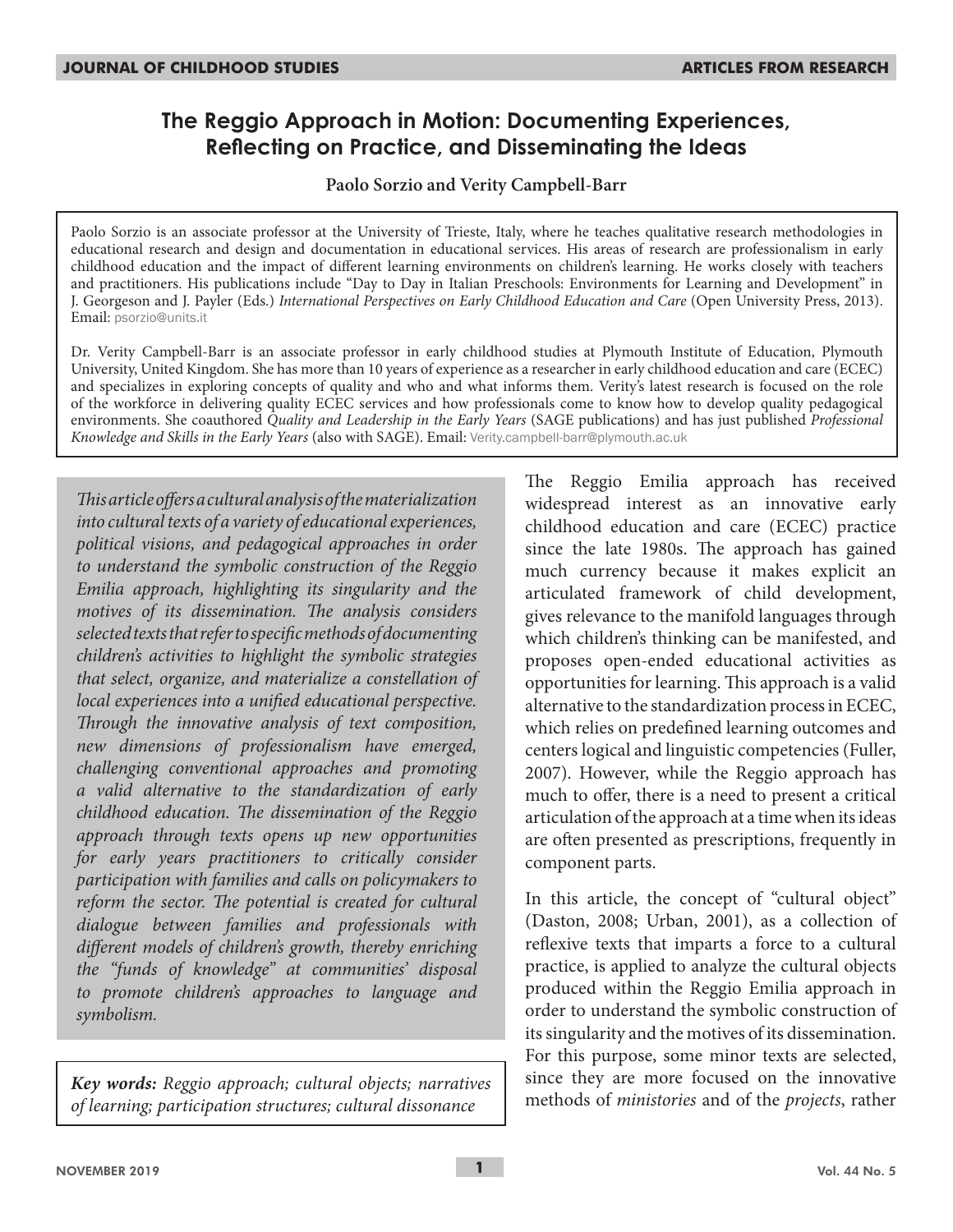than Reggio Children's major books, in which the experiences are only illustrative of the theoretical framework.

This article is based on the tenet that the texts produced within the Reggio approach become cultural objects through a deliberate process of selection, organization, and sedimentation of a constellation of experiences into a unified narrative in books, DVDs and exhibitions. The texts have supported the distribution of the Reggio approach internationally, leading to questions of whether the cultural conditions that gave rise to the approach have been evaded. Some risks of reinforcing differences in cultural capital in the dissemination of the Reggio approach are also addressed.

In this analysis, the focus is not on the children's performances but on their educational significance, as they are represented in the cultural objects that communicate "the Reggio approach."

## **Theoretical framework: The construction of cultural objects**

When the participants in a cultural practice are engaged in a process of reflection, selection, and abstraction of their relevant experiences, they activate a process of "metaculture" that produces cultural objects. Therefore, "metaculture" is the process of framing a system of cultural practices as cultural expressions that define its origins and its core motives, its specific vocabulary, and the prototypical examples (Urban, 2001).

According to Lorraine Daston, the cultural objects that "become a magnet for intense interest" (Daston, 2008, p. 24) are characterized by the crystallization of a constellation of heterogeneous elements in a structure. It is not a contingent bricolage of experiences but a unified whole with a story to narrate, something that requires a careful design.

The cultural construction of the uniqueness of the Reggio approach is an articulated, historically developed production of texts as *objects that talk* (Daston, 2008). It is a semiotic construction that conveys the idea of the child-centered approach as self-evident. The adults are presented as closely listening to children's utterances and observing their intentional actions as *windows* into their natural, creative thinking; the Reggio-specific mode of documentation is intended to "make learning visible," as it would be without mediation (Project Zero & Reggio Children, 2001). By crystallizing the reflection on its own practice into cultural objects, the Reggio Emilia educational experience acquires explicitness and consistency and becomes "the Reggio approach." The production of the material representations (books, DVDs, exhibitions), in turn, promotes the dissemination of the Reggio experiences and approach. Analysis of the texts produced within the Reggio experience is relevant because it is not just a description of what happened, it is an active process of selection of the experiences, their organization into a consistent narrative through argumentative strategies, and their solidification into a recognizable style with aesthetic and ethical components.

Greg Urban (2018) identifies two potential directions of cultural mobility: one is vertical, that is, across generations through direct participation in the practice of teacher training; the other is lateral, consisting in the crossing of boundaries of language and educational systems. This second direction motion disseminates cultural objects produced within the Reggio Children Foundation. The cultural objects, mainly texts, are signs that make the Reggio approach visible, understandable, and comparable with other experiences.

The overall functions of the texts produced within the Reggio Children Foundation are made explicit in the preface of the book series *Coriandoli*, in which it is stated that: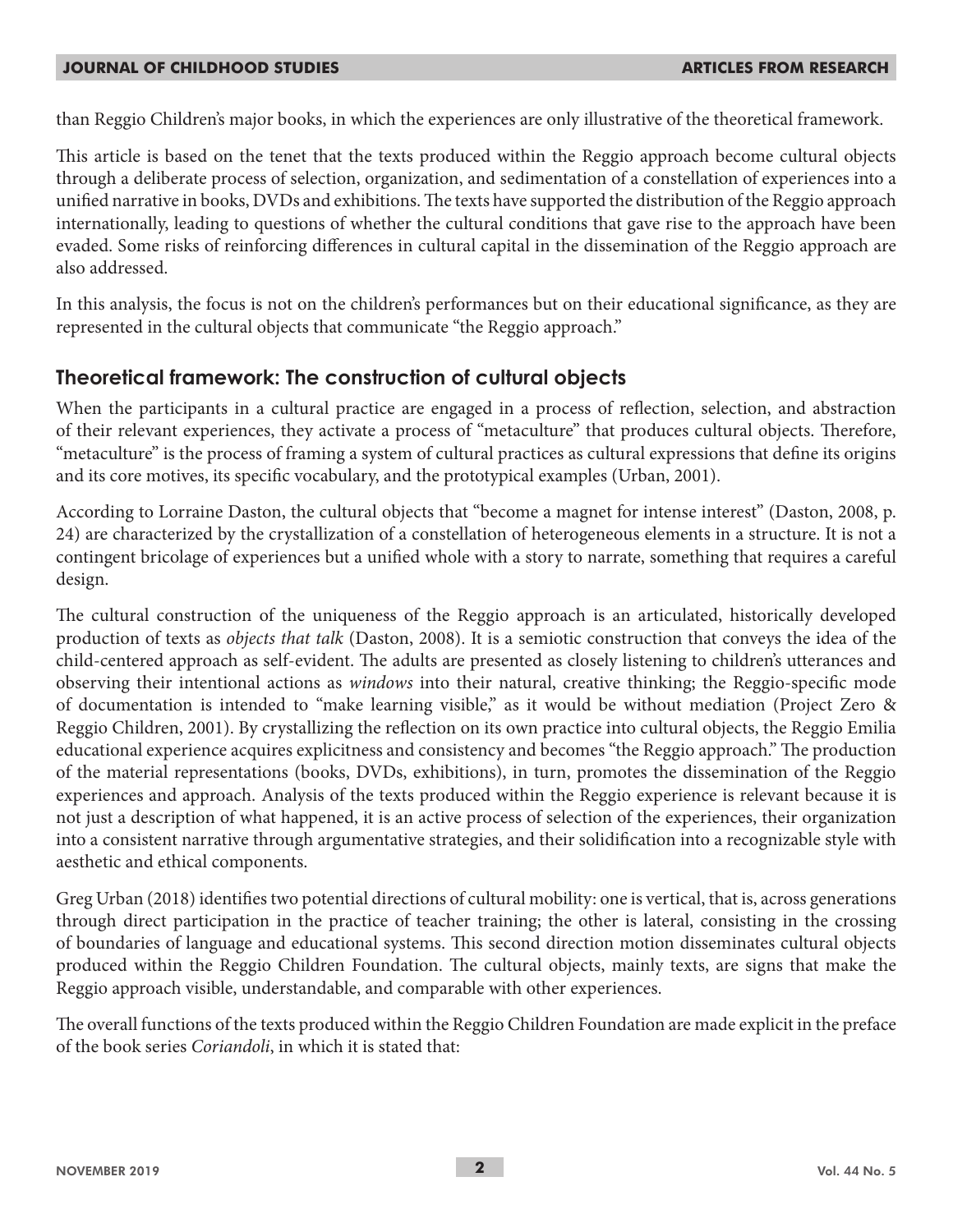the philosophical approach in Reggio Emilia pedagogy supports communicating education in diverse ways with writing where words and images interweave to make the educational approach adopted visible and perceptible. This is a new, hybrid language based on competencies unknown in traditional training for teachers, cross-bordering into new forms of knowledge to declare and underline the importance of an aesthetic dimension in teaching and learning. (Reggio Children, 2008, page ii)

This methodological statement is signed by the collective name of "Reggio Children," indicating a shared orientation in the Institution of the Municipality Preschools and Infant-Toddler Centres in Reggio Emilia. By creating complex texts to document the educational activities, the Reggio experience is solidified into cultural objects that can travel worldwide and provoke excitement, intellectual curiosity, and stimulation for changing practice in many different contexts.

This article analyzes some texts produced in the Reggio approach as cultural objects in order to identify their layouts and the relationships between different symbols that characterize the innovative "hybrid language" and the development of "new forms of knowledge." We highlight the mechanisms that have promoted the construction of the Reggio approach and its diffusion in the lateral direction. The texts are illustrative examples rather than a systematic sample.

The analysis seeks to consider:

- How has the Reggio approach been organized into cultural objects?
- How is children's learning constructed as narrative?
- Which textual characteristics make the educational experience in Reggio Emilia relevant for a global audience?
- What are the risks and opportunities of disseminating the Reggio approach through cultural objects?

### **The textualization of the Reggio approach**

A system of cultural objects offers a frame of reference that makes the educational practice in the Reggio Emilia schools internally consistent and theoretically justified and promotes its dissemination. The theoretical foundations are presented in *Making Learning Visible* (Project Zero & Reggio Children, 2001); the approach is grounded in Malaguzzi's deep sensitivity to children's potentialities to express themselves and learn by using different symbolic codes and is connected to an eclectic combination of Piagetian psychology, Bruner's socio-constructivism, and Gardner's theory of multiple intelligences. The origins are in the specific community of Reggio Emilia, which has been characterized by a high social capital since the Medieval era and then throughout the socialist movements in the 19th century, to the antifascist ethos during WWII, as aptly expressed in the DVD *Not Just Any Place* (Fasano, 2008).

In subsequent sections, the analysis presented of the cultural objects associated with the Reggio approach (specifically the ministories and the projects) will provide details of the approach and its underlying philosophy. The analysis will contemplate the particular ways that both children and adults are constructed within the texts before considering the consequences of the anticipated embodiments of these constructions, particularly for professional practice.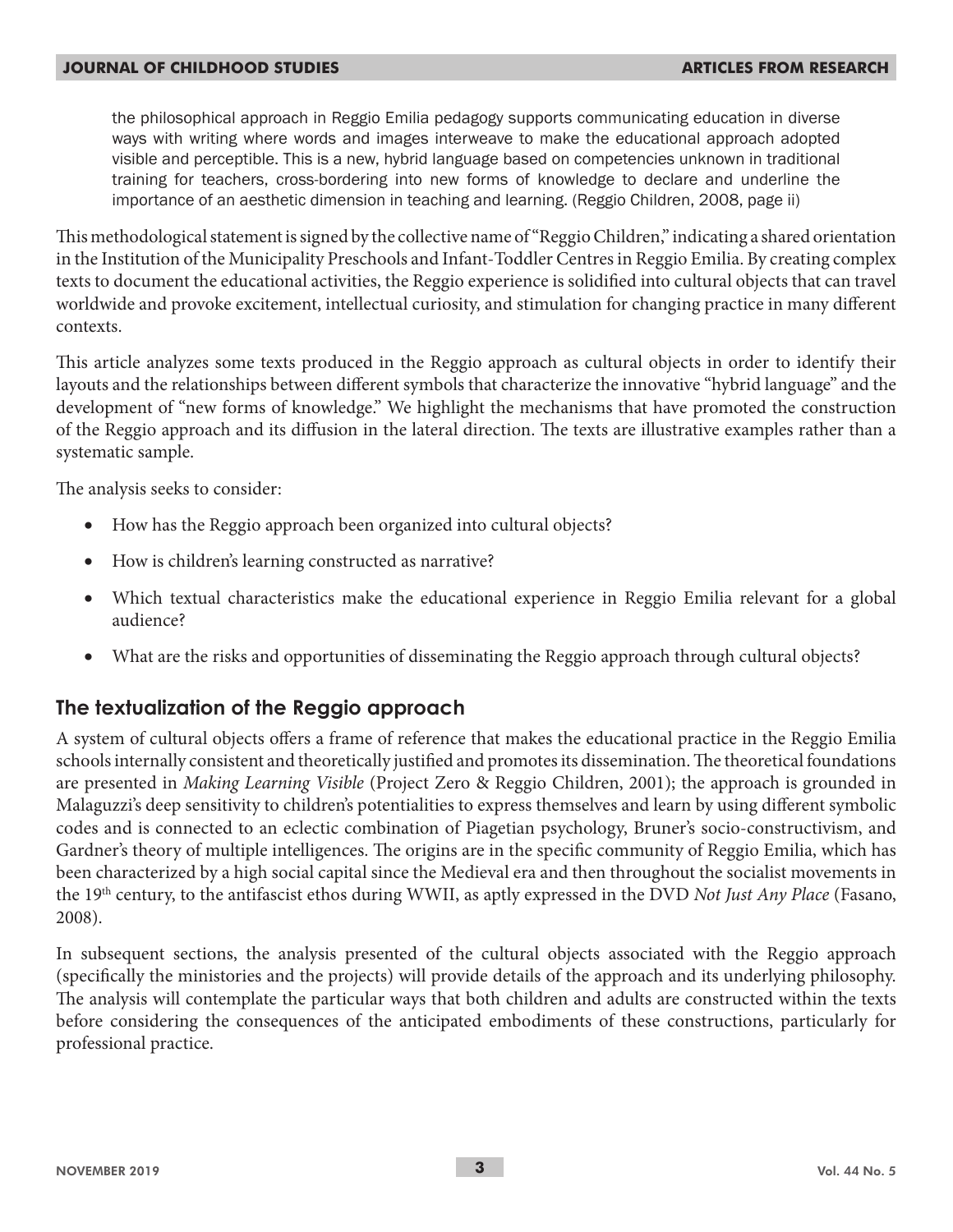### *The narrative composition of the ministories*

The ministories are short narratives about the children's thinking during meaningful experiences with objects. A learning event is narrated by presenting a few photographs that offer communicative clues of the children's joint actions, as well as by selecting some relevant utterances that the children express while they perform the actions, as gathered through video or audio recordings and fieldnotes.

The ministories are not intended to focus on the children's products or their actions in narrow tasks, with an expected outcome, but to appreciate the relevance of children's thinking in the process of manipulating simple materials to create their own artefacts, as a creative outcome. Indeed, each ministory revolves around an emergent thought the children work out to solve a cognitive deadlock in which they are entrapped while working out a project.

In gathering materials for the ministories, the school team (composed of atelieristas, pedagogistas, and teachers) keeps attention on the children's sentences that express their thinking processes in working out an intentional activity. Children's unfolding dialogues are complemented by pictures to highlight mutual attention, physical proximity, and coordinated movements on the objects.

One founding text of the Reggio approach as cultural object is *The Hundred Languages in Ministories* (Teachers and Children from Reggio Emilia, 2016). The text incorporates some documentation of the children's meaningful activities in Reggio schools from 1980 to 1994. Some of the ministories had been previously presented in an exhibition in 1988.

In "Construction of Two Little Horses in Clay" we see photographs of one girl's hands manipulating clay to create her own small sculpture of a horse, and photographs of her intermediate productions. Photo 9 shows the child's hands trying to get the thin, fragile clay horse to stand up; her utterance gives a clear sense of what is going wrong: "He won't stand up. Come on, why don't you hold still?" (Teachers and Children from Reggio Emilia, 2016, p. 4). Her visible manipulation of the horse transforms the clay into a new shape that offers new affordances for the child's thinking: She modifies her mental model of the clay horse and creates a completely new artefact representing the horse.

The ministory is structured to make evident the child's ingenious strategy to solve a deadlock situation; photographs alternate with utterances, and the lettering provides the rhythms of the child's thinking. One photo focuses on the partial artefact alone to emphasize the unworkable situation, which requires the child's new cognitive insight rather than a corrective manipulation. The child's utterance expresses wonder. The following frame shows her hands reworking the artefact, therefore suggesting her new insight.

In *Mosaico di Grafiche, Parole, Materia* (*A Mosaic of Graphics, Words, and Raw Materials*), a child who is 4 years, 10 months draws some flowers, smudging the colours; she comments that "it is like the wind effect on the flowers … the wind melts them … it is nice" (Reggio Children, 2015, p. 23). The teacher builds on the child's interpretation to ask the whole group if the wind can be drawn. The children offer their interpretation of the adult's proposal to extend their thinking by making new drawings and commenting on them. Another girl (5.2 years old) explains her drawing by stating that the wind goes everywhere; in her drawing the wind has made the flowers fly away, but "not all the flowers, some have remained otherwise one cannot understand that they are flowers" (Reggio Children, 2015, p. 30).

When recognizing some opportunities for further learning in the children's activities, the adult can intervene in the ongoing conversation, proposing relevant opportunities to the group in order to support the children's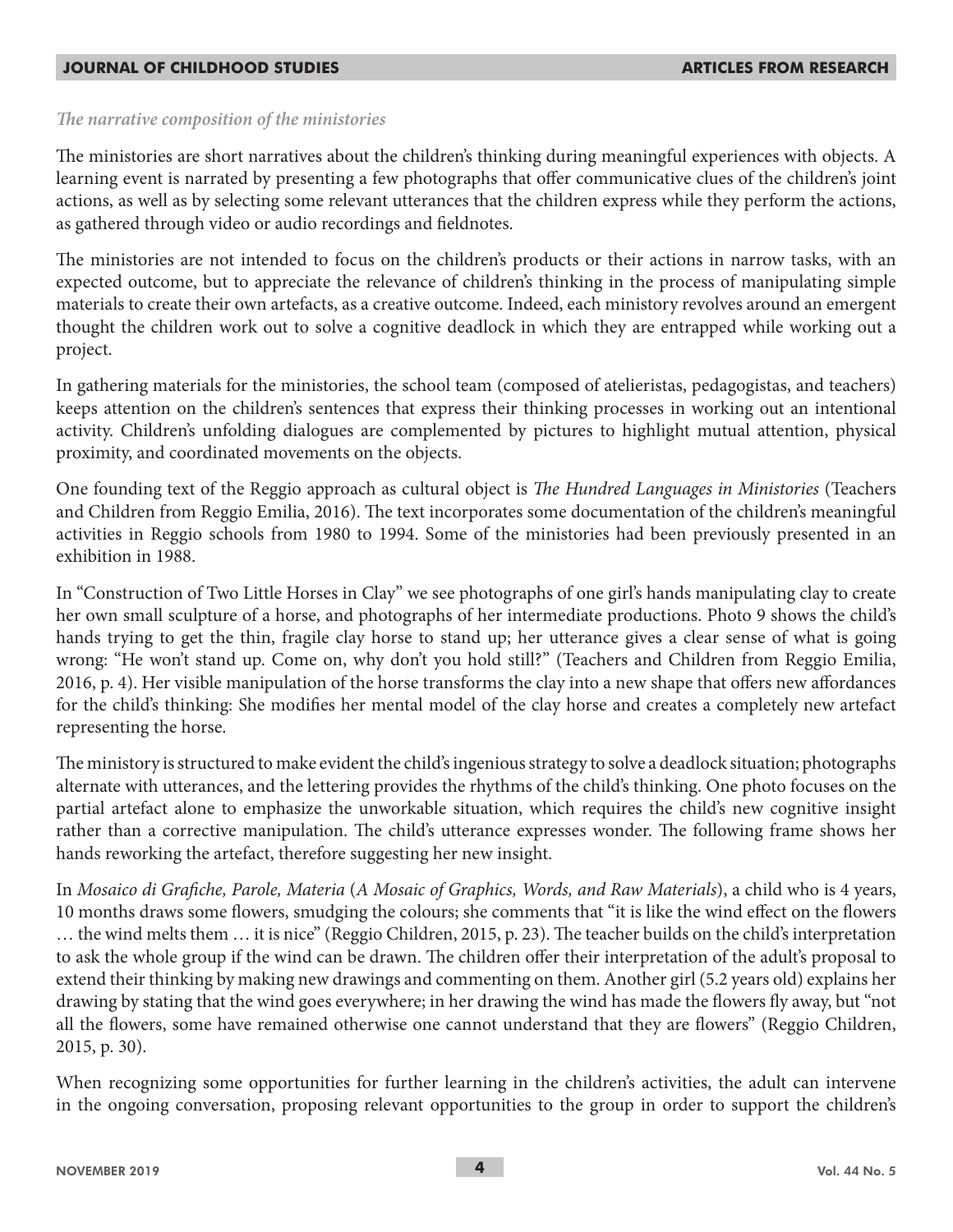evolving understanding of the situation (in the Reggio vocabulary these crucial adult interactional moves are called *rilanci*). The *rilanci* can be translated as "extending questions"—they are oriented to promote further conversation by encouraging children to reflect on their own reasoning strategies in open-ended tasks.

The selection of children's utterances is intended to give a glimpse into their constant attribution of meaning to their actions. This is particularly relevant when their activity goes into an impasse. The recombination of the situational elements into a new cognitive perspective, as expressed in the presented utterances, offers evidence of the children's constructive processes as an integration of intentional thinking and sophisticated actions.

### *Structuring more encompassing narratives: The projects*

An innovative cultural object is the series called *Coriandoli*, that is, small format books which introduce the educational activities with a more encompassing scope than the ministories. The series documents the unfolding of educational projects. In the Reggio approach, the projects are multistage activities, planned by the teachers, who think about the educational opportunities the children can experience by engaging in the activities. The projects are open ended, since the careful documentation of unfolding activities suggests to the adults to introduce changes according to the children's interests, proposals, and conjectures.

*We Write Shapes That Look Like a Book* (Pablo Picasso Infant Toddler Centre, 2008) is a small book that documents an articulated project, conducted by adults and 2- to 3-year-old children, oriented at making more visible the connections between the Infant-Toddler Centre and the town community. The very name of the project represents a creative use of wording that conveys multiple meanings: *la città inattesa* (city-in-waiting) can be interpreted in Italian both as "the unexpected city" and "the waiting city."

In this project, the children were invited to explore a large city park, to observe nature, to create hypotheses about the life of small animals in the park, and to gather natural materials to make artistic representations of their outdoor experience. An important part of the project was the children's return to the park to construct something original that could be appreciated by the people of the town.

The pictures highlight the children pointing to elements in the park's small ecological niches (emphasizing curiosity), exploring in groups (emphasizing friendship), manipulating natural objects like pebbles, sticks, and leaves (emphasizing intentionality and fine gestures). The park revealed both its rich hidden life, when carefully experienced (the unexpected city), and the potentialities for its development, as represented by the children's design of new paths to connect separated environments (the waiting city).

After analyzing the documentation of the outdoor activities, the teachers recognized a small composition of pebbles and sticks that the children had created in the park as the most suitable for engaging them in further symbolic reconstruction of their experience. The raw materials were brought to the centre and rearranged to design a new road in the park. In the next stage of the project, the children came back to the park and explored the disposition of its elements in a new perspective. They measured, explored again, and produced a symbolic representation on paper, including drawing the new road, and eventually they constructed an architectural model that was fixed on the ground of the park and visited by the Reggio citizens.

The book presents four sources of information: photographs of children's activities, children's drawings, children's utterances, and adults' comments. Two children making their own drawing are individually pictured and their product accompanies the photographs to give a sense of their intentional actions. The photographs of their drawing activity are framed to highlight commitment (each child is looking intensely at the drawing), and the hands of both are represented (one using the marker, the other holding the paper) to give a sense of the very young children's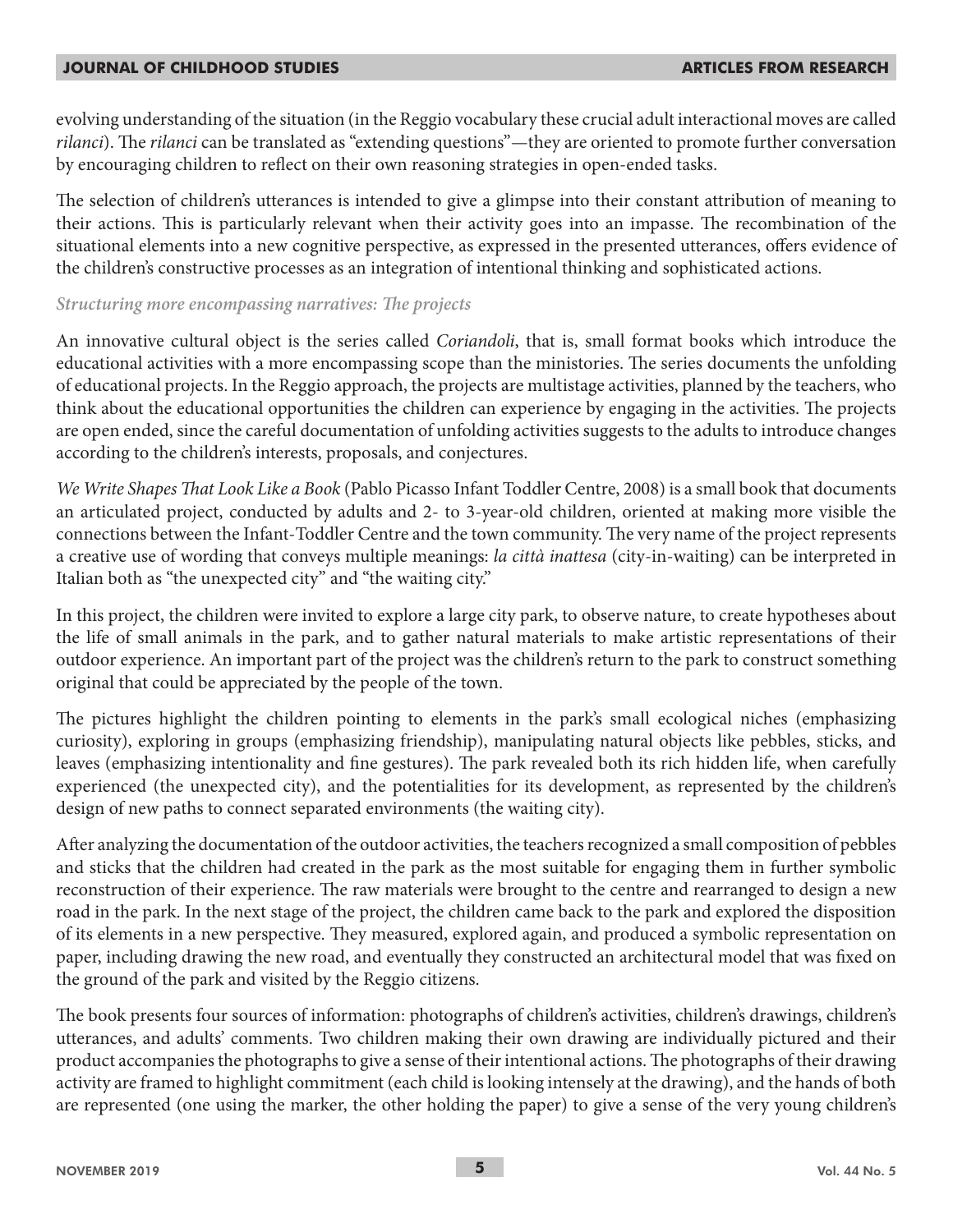bodily coordination in their endeavour. To complete the narrative of the activity, there are pictures of the children observing their drawings projected onto a wall.

Strong consistency of complex educational activities is given by the children's use of symbolism to fix their experience into a new level of awareness: in the case of the city in-waiting, the children explore the park, make a material representation of their experience through drawings and manipulation of natural objects; they imagine new possibilities and create a collective artefact that becomes public. This double process is crucial to learning because symbolism articulates and gives meaning to the experiences, as well as opening up new experiential opportunities.

The narratives are focused on children's utterances and actions, but they appear as an adult construction: The adults frame the children's actions, select their utterances, and graphically compose the narrative sequence to give meaning to the situation and to *open windows* into the children's thinking processes. The adults' comments make use of mental verbs to interpret children's intentional activities (i.e., the adults' comments give more relevance to the children's intentions than to the outcomes of their activity); "the children's aesthetic research also becomes important, guiding them in their choice" (Pablo Picasso Infant Toddler Centre, 2008, p. 19). In the same book, "the tree rapidly becomes a mental image" (p. 24) and the children "are inclined and open to encounters with the new" (p. 42).

### **The analysis**

The books are carefully designed to convey the educational principles of constructivism, as expressed by Carla Rinaldi (2006):

- Learning consists in the children's active transformation of their own mental schemes through engagement in meaningful experiences and constant reflection on the discrepancies between their intentionality and the real situation.
- Thinking and children's competencies can be expressed in different symbolic codes, such as figurative expression, dramatization, logic, and verbal language. Each emphasizes the natural competences of the children and they are not hierarchically organized.
- Children's thinking develops along unpredictable lines, rather than accommodating to an adult model of acceptable performance.

The cultural objects that document the educational activities and give consistency to the Reggio approach incorporate three layers of interpretation: the children's documenting of their experiences through utterances, drawings, and material models of reality; the adults' documenting the processes of children's learning in situation; and finally the narrative texts that organize educational experiences into a complex narrative, which gives the readers the meaning of education as a polyphonic activity, unfolding along carefully projected paths, but also open to unpredictability, to new possibilities arising from the children's explorations.

The cultural objects also present an idea of the child as constantly engaged in experience, thinking and talking about it, and using different symbols to represent and give meaning to it, individually or in a group.

Adults use sophisticated narrative techniques to make the subtle process of learning visible; therefore, they emphasize the idea of the competent child, rich with psychological potentialities that can be stimulated by the appropriate educational activities.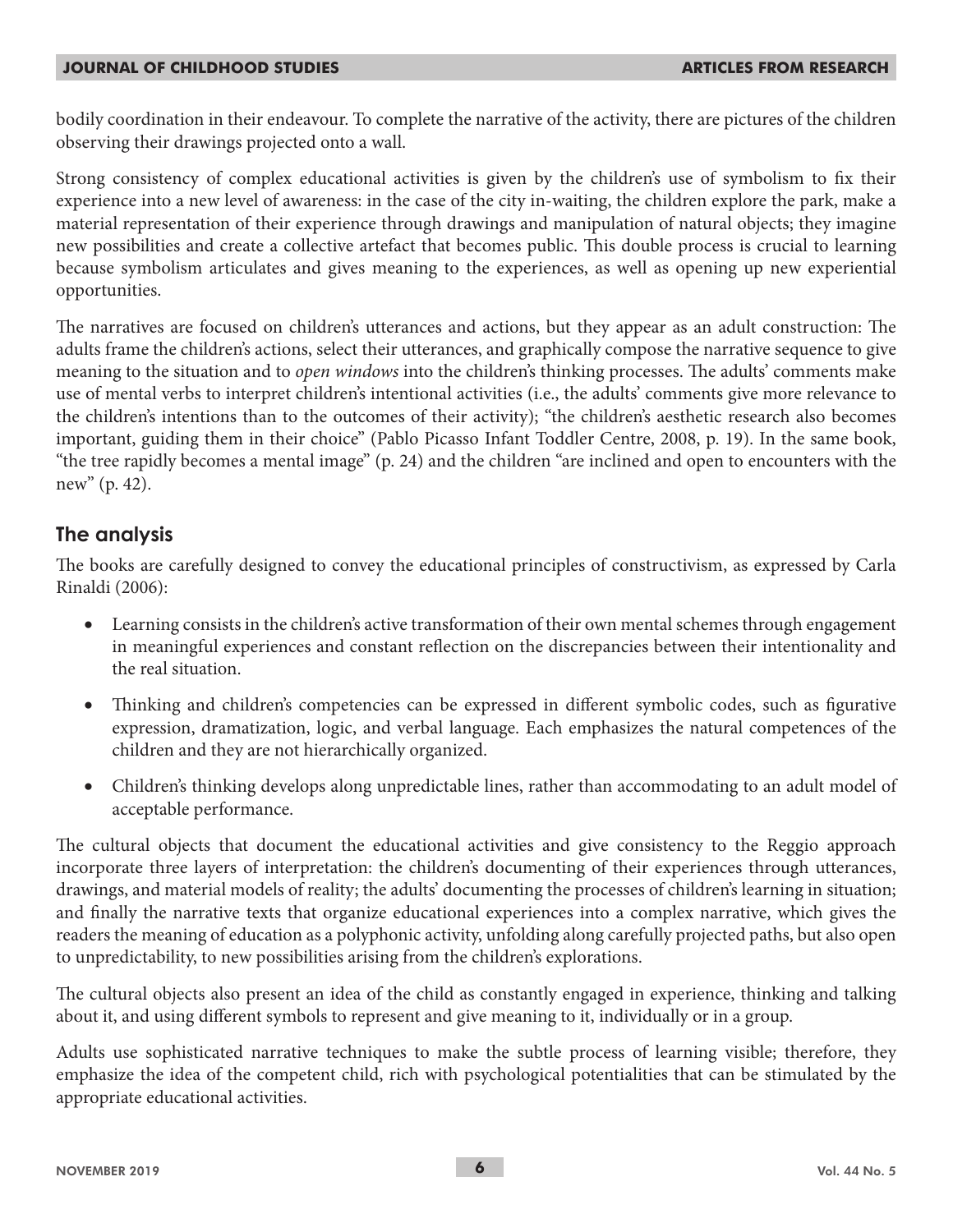The material representations of the Reggio approach are innovative along many dimensions. Books are rich in iconic support: photographs capture events of children manipulating materials, exploring the surroundings, creating a joint focus of attention. By taking pictures of the activity, the adults frame the processes rather than the children's products. When a picture frames a partial artefact, stilled from the flux of the activity, the sense of an impasse is conveyed. The reader shifts from an objective layer of interpretation, in which the children's gestures are seen, to a more subjective perspective, in which the artefact is the focus of careful intellectual inspection in order to reconsider its structure and devise new functional relationships among its features.

Framing, that is, "the pictorial boundary, the function of which [is] to close off the depicted scene against surrounding reality" (Prendeville, 2000, p. 159), is a relevant visual technique to give the reader the narrative rhythm of children's thinking. The frames can focus on children's visual orientation paying attention to the activity, the children's spatial vicinity, and their facial expressions of positive feelings. The reproduction of children's drawing highlights complex composition. The books' original layouts allow new relationships between pictures and words, giving the reader a sense of the children's thinking processes while engaged in intentional actions. The figurative descriptions of the children's activities are supported by the selection of their utterances to offer a window into the children's meaning making in situation.

The Reggio approach overtakes the conventional educational iconography, which implies adherence to a single point of view, a figure/background composition, a limited palette of colours. The books, as cultural objects, make manifest different educational presuppositions, which are closer to the artistic avant-gardes of the twentieth century—the children are encouraged to explore different representational modes, to express their thinking; composition and design are more appreciated than conformity to an expected format. As modernism in art tends to make the compositional process visible, the texts in the Reggio approach are intended to "make learning visible."

The ministories as well as the *Coriandoli* project make salient some relevant aspects of children's thinking. However, both groups of narratives are constructed by the selection of a few images and utterances in order to give a sense of children's learning. We are given only some interactional moments, when the children's words are accompanied by an invitation from the teacher to extend their thinking. However, the fine-grained interactional situation is not available, and therefore it is difficult to appreciate the whole structure of children's participation, that is, the set of educational presuppositions that orient the participants in the appropriate interpretation of the discursive acts in a communicative situation, the register of speaking and the culturally appropriate frames of reference (O'Connors & Michaels, 1996). As a consequence, in the cultural objects developed in the Reggio approach, the children's thinking is separated from the background of cultural presuppositions about the children's status in schools, the implicit role of adults, the learning outcomes that are valued within the approach. We get some original metaphors, but we cannot recognize the communicative contexts that support their emergence.

The cultural objects offer a representation of the Reggio experience as a consistent approach that can make recognizable the relevant educational principles of introducing an innovative image of the child, as rich in competences and symbolism, with potentialities for further development. Learning is also conceptualized in a new perspective. The children are active constructors of their own development through educational encounters that are democratic in nature: respectful, cooperative, proactive.

Taken together, these characteristics of the Reggio approach, as they are made explicit in the cultural objects, represent a viable alternative to the standardization of ECEC, which is based on rigid interactional procedures, closed tasks, and expected models of acceptable performance.

As Rinaldi, in conversation with Peter Moss, has maintained, "In an age of educational conformity in Early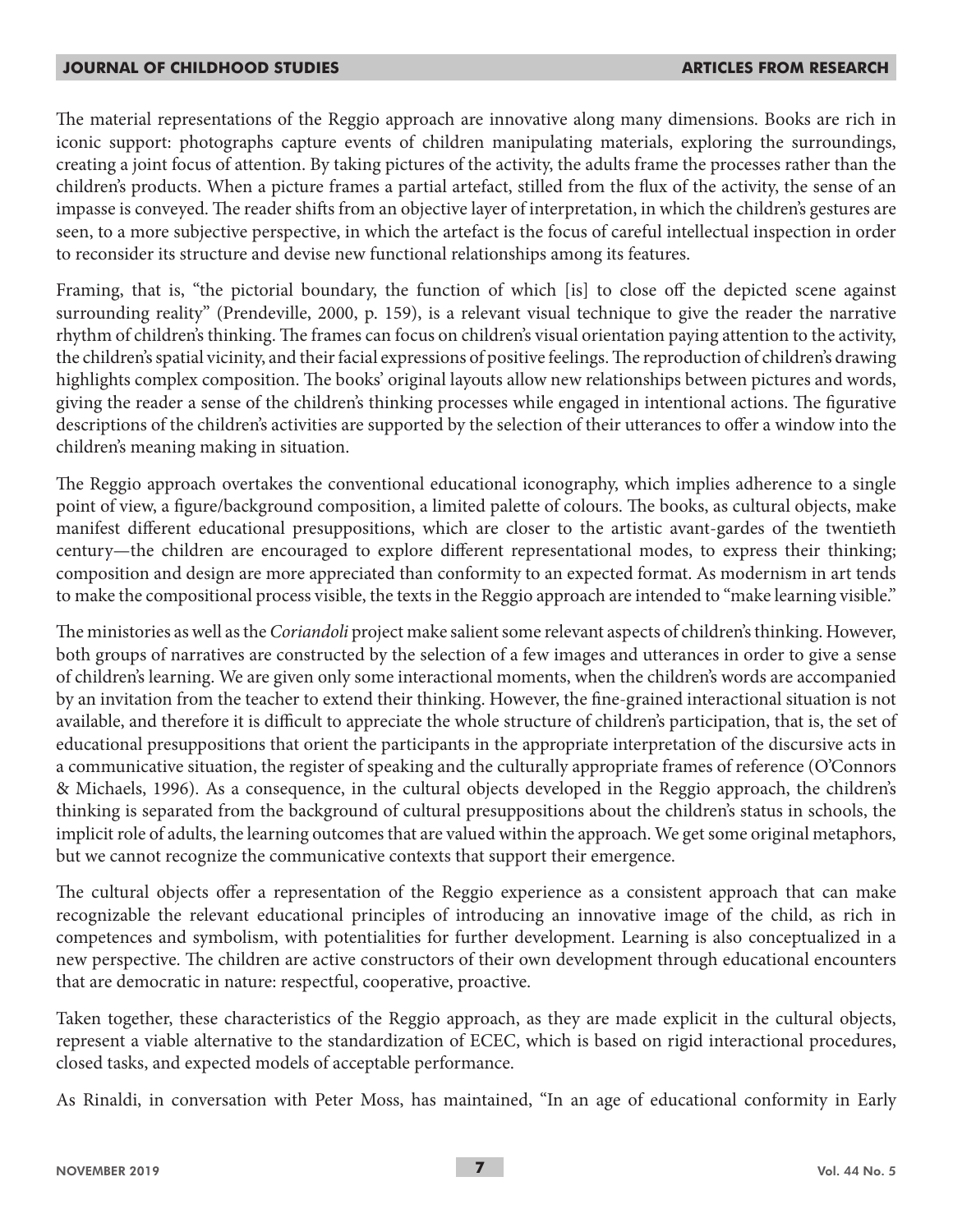Childhood Education, Reggio Emilia offers the hope that a different way of thinking and acting exists. It represents an island of dissent and creates an opportunity for change" (Rinaldi, 2004, p. 3).

The educational system developed in Reggio Emilia solidifies a variety of cultural dimensions (namely, the political struggle for civil rights, the pedagogical vision of children as agents of their own learning, and innovative symbolic representations) into a consistent system of texts that gives the Reggio approach its relevance. The texts make evident the well-interconnected elements of child-centered practice. The dissemination of the approach has the potential to introduce positive changes in the early childhood education culture worldwide, since it promotes the quality of the environment to support children's initiative, responsive adult-child relationships, and dialogue with peers. As a consequence, educators are invited to orient themselves differently, adopting different values to those implied by standardized approaches. Inspired by the Reggio experience, practitioners design complex activities, give children voice, and jointly reflect on experiences in order to foster children's potentialities and interests. This in turn promotes a professional culture of educational practice, based on innovative texts of documentation. As many researchers have highlighted (McCoy et al., 2017; Sylva et al., 2007), quality in early childhood services is a relevant predictor of school success, personal well-being, and community participation. Therefore, the dissemination of the Reggio approach calls on policymakers to give value to and sustain professionalism in the early years sector through staff qualification, in-service training, and good salaries.

### **Risks and opportunities**

Originally, the Reggio approach was supported by the municipality, since it was considered consistent with the political perspective of promoting the community's social capital. However, it is worth emphasizing for those who have not visited Reggio Emilia that not all ECEC centres follow the approach within the municipality. Further, despite the provision of ECEC services across Italy being characterized by a north–south divide in regard to levels of provision (Fortunati, 2015), many municipalities offer good-quality ECEC services but do not adopt the Reggio approach and have not received international recognition (Tobin, 2005). The approach, therefore, cannot be regarded as representative of Italy.

It is the global transference of Reggio's cultural artefacts that has resulted in the Reggio approach becoming a (selected) global quality standard. The development of global objects that travel internationally is well illustrated upon visiting the Loris Malaguzzi International Centre, where visitors can access various texts that have been translated into a number of different languages. The global dissemination is mostly supported by the predominance of the use of the English language, but with no consideration of how the Anglo-American paradigm can ascribe a different cultural meaning onto native-language intentions in the process of translation (see Jensen, 2016).

The representation of the different educational presuppositions that are manifested within the Reggio approach supports the international dissemination of the texts, because with no single educational representation or goal to be reached, international audiences are potentially provided with an opportunity to interpret the texts in ways that are culturally (and educationally) meaningful. However, becoming incorporated into objects that travel in a globalized society, the Reggio approach undergoes the risk of receiving a different set of meanings when recontextualized into different socio-political conditions, because it requires a relevant financial, architectural, and pedagogical investment. For example, the involvement of parents within the Reggio centres is key, and is in keeping with global quality standards for parental participation (e.g., Organisation for Economic Co-operation and Development, 2015), but the socialist political origins of parents' involvement are lost in the globalization of the approach (Tobin, 2005). Educators risk a performative parental engagement that is closer to the prescriptive quality standards of organizations such as the OECD (Campbell-Barr & Leeson, 2016) as opposed to one that is based on a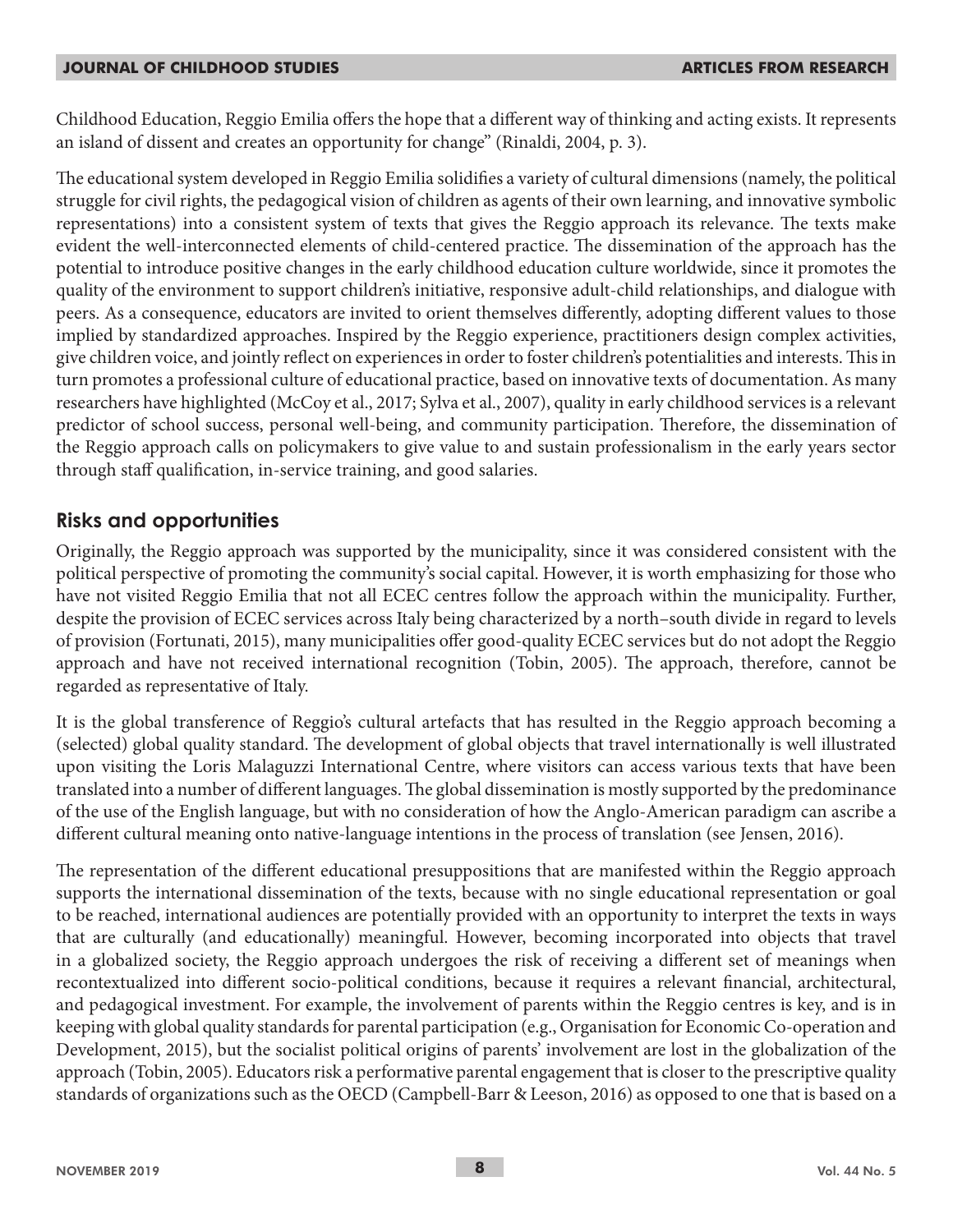deep connection between the ECEC centre and the wider community (Tobin, 2005). "Real participation" (Rinaldi, 2006) requires co-responsibility and developing new ways of communicating with families, where educators meet and engage with the community in multiple ways.

The Reggio approach prescribes a particular way of thinking and acting onto those who are working with the children. The approach is reminiscent of the feminist ethic of care (see, e.g., Noddings, 2010, 2012) and the careful way in which the adult appreciates the needs of the other (the child), thus upholding respectful listening. Further, the emphasis on children's autonomy promotes democratic principles that are largely consistent with the middle-class ideals of many international educators, extending the approach's global transference (see Tobin, 2005). However, despite its democratic appeal, it is still the adults who *give voice* to the child(ren) and attentively engross in documenting the child(ren)'s actions in ways that pace and sequence the child(ren)'s actions. As it appears in our analysis of its texts, the approach seems to give little consideration to how support for children's autonomy is managed in group-based ECEC environments. Not only are there diverse children with different cultural backgrounds, but workforces can be equally varied.

# **Hybridizing the Reggio approach**

The uncritical circulation of the Reggio approach and its piecemeal application, separated from its inclusive ethos, may reproduce unequal access to the opportunities of early schooling. In the case of emphasizing only the dimension of the child's autonomy and self-regulative learning, there is a risk of overlooking alternative, although rich and consistent, patterns of child rearing, especially in minority and working-class communities. Minority and working-class families cannot be homogenized as groups; evidence suggests that ECE professionals will encounter many different parental expectations regarding child rearing and child participation.

As one example, according to Bruce Fuller's (2007) encompassing review of anthropological research on child rearing, immigrant Latino families develop different participation structures for children in their households children may deal with different tasks and communicate through different patterns of interaction than those privileged in the Reggio approach. Latino families may expect the teachers to lead the activities in preschools and make visible the appropriate modes of using literacy skills (Goldenberg & Gallimore, 1995). In these contexts, the child may be required to be an active observer of an expert model in action when engaged in a structured activity (Rogoff, 2003).

In her fieldwork in different communities in southeastern United States, Shirley Brice Heath (1982) observed specific patterns of use of children's books in different households, each offering different types of linguistic tasks to children and therefore emphasizing different aspects of story-telling competencies. As the author highlighted, in narrating stories to their children, members of African-descent unschooled families tended to give value to the contextualization of a narrative into their everyday life experiences, rather than considering a narrative text as a self-contained system of meanings, as occurs in middle-class families in the same geographical area. The Africandescent families emphasized rhythmical patterns and personal judgements more frequently than the true meaning of the stories. They made a larger use of linguistic markers that make references to the external world of the text and a lesser use of reference among elements expressed in the text. These patterns of interaction mediated by books show different perspectives of pre-literacy competence from those expected in the early years of schooling; nonetheless they are equally complex and flexible from a linguistic point of view.

The dissemination of the Reggio approach is an opportunity for early years services to meet a fully fledged culture of childhood and an innovative perspective on professionalism in working with children. The dissemination process can also be an opportunity for the Reggio perspective to grow in cultural expression when meeting adult-child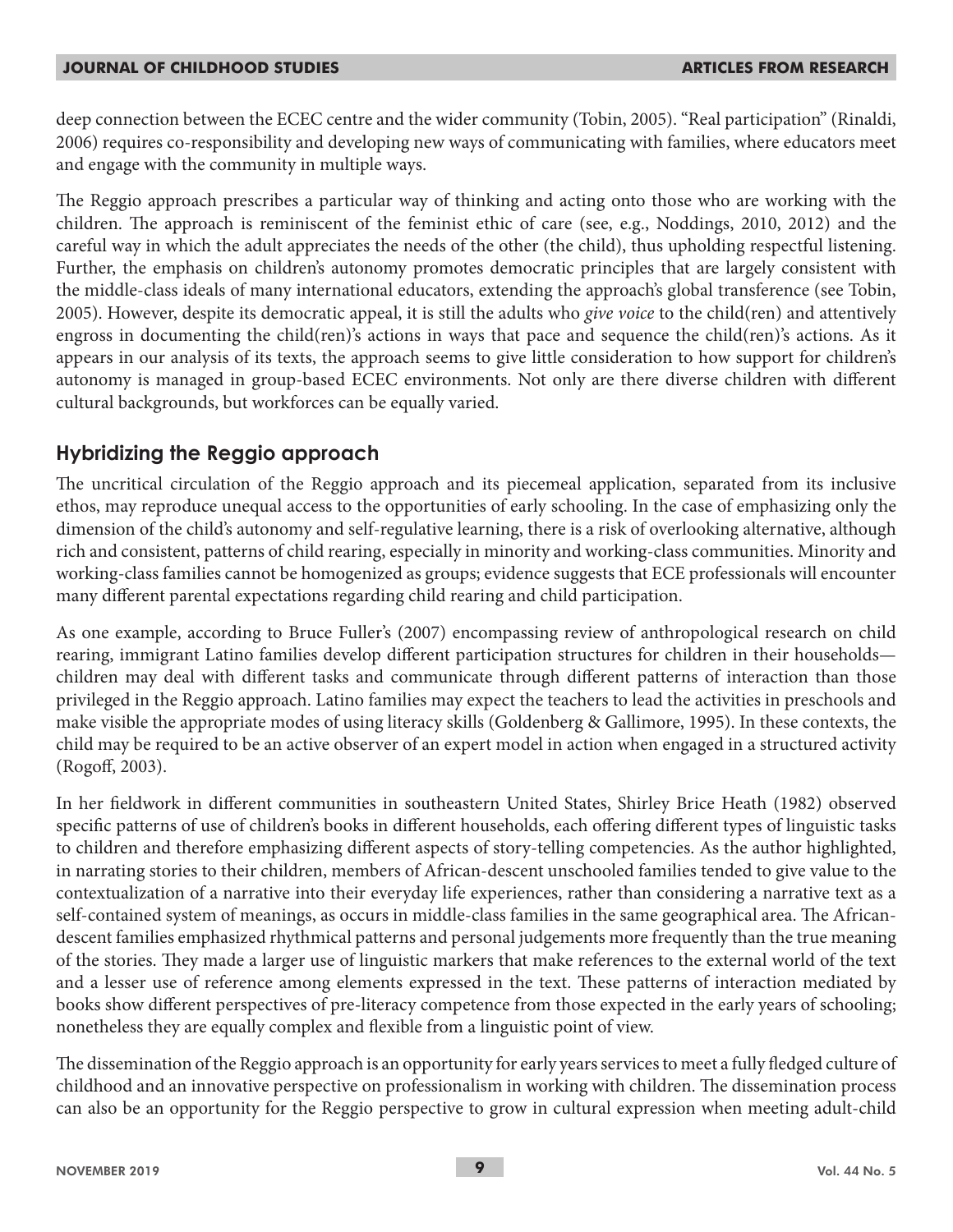interactional patterns that are different from those developed in Italian mainstream communities. This process may create a hybrid zone of cultural dialogue. Modalities of children's narrative as developed in Reggio experiences may be complemented by the "oral poetry" emphasis on rhythmic, expressive, and improvisational patterns of communication that children can learn in their early experiences with books, as Heath (1982) recognized.

In this perspective, documentation may become an interesting shared cultural object for dialogue and exchange of experiences between families and professionals that allows a bidirectional movement of metacultural objects: from the Reggio approach to communities and from communities to Reggio-inspired schools, as "funds of knowledge" (Moll, Amanti, Neff, & Gonzales, 1992).

### **Conclusion**

The Reggio approach, as it is symbolically constructed in its cultural objects, has disseminated a whole system of a culture of childhood. Textualization represents the motion force of the Reggio experience, since it solidifies into a consistent cultural object a long history of political struggle for civil rights, an educational ethos of inclusion and respect for all the children, and innovative documentation of children's experiences, dialogue, and thinking processes.

Reminiscent of modernism in figurative art, the artistic composition of ministories highlights children's constant attribution of meaning to their actions and the role of dialogue in enhancing their thinking processes. The *Coriandoli* book series creates an articulated narrative of multistage activities that are worked out to engage children in exploring and understanding relevant sites in their community. In the unfolding of the activities, the children develop verbal, numerical, geometrical, and figurative languages to express and share ideas. The approach therefore requires the children to work in particular ways, but it also requires professionals to consider their engagement with children and their families. Presenting children's learning as part of their participation in the life of their community, the Reggio approach does not limit its contribution to the presentation of innovative activities. It offers an alternative framework to the conventional (standardized) approaches to ECEC.

Through the dissemination of these innovative documentation texts, the Reggio approach has become a valid alternative to the traditional approach of ECEC, which is based on limited children's initiative, on adult-led routines, and on purely anecdotal documentation related to children's products. The Reggio approach is also an alternative to the standardization of ECEC, based on assessment of children's levels of competence. From the point of view of professionalism in the early years field, the dissemination of the cultural objects produced within the Reggio approach enhances awareness of the relevance of well-designed environments and warm and stimulating patterns of child-adult communication for children's well-being and community welfare. It promotes the development of an innovative culture of education in the early years sector, as well as a reform of the services and of the profession. However, in its travels across countries and communities, the Reggio approach is expected to be hybridized with different communication patterns, artefacts, and figurative styles in order to share its inclusive ethos and to increase educational opportunities for all.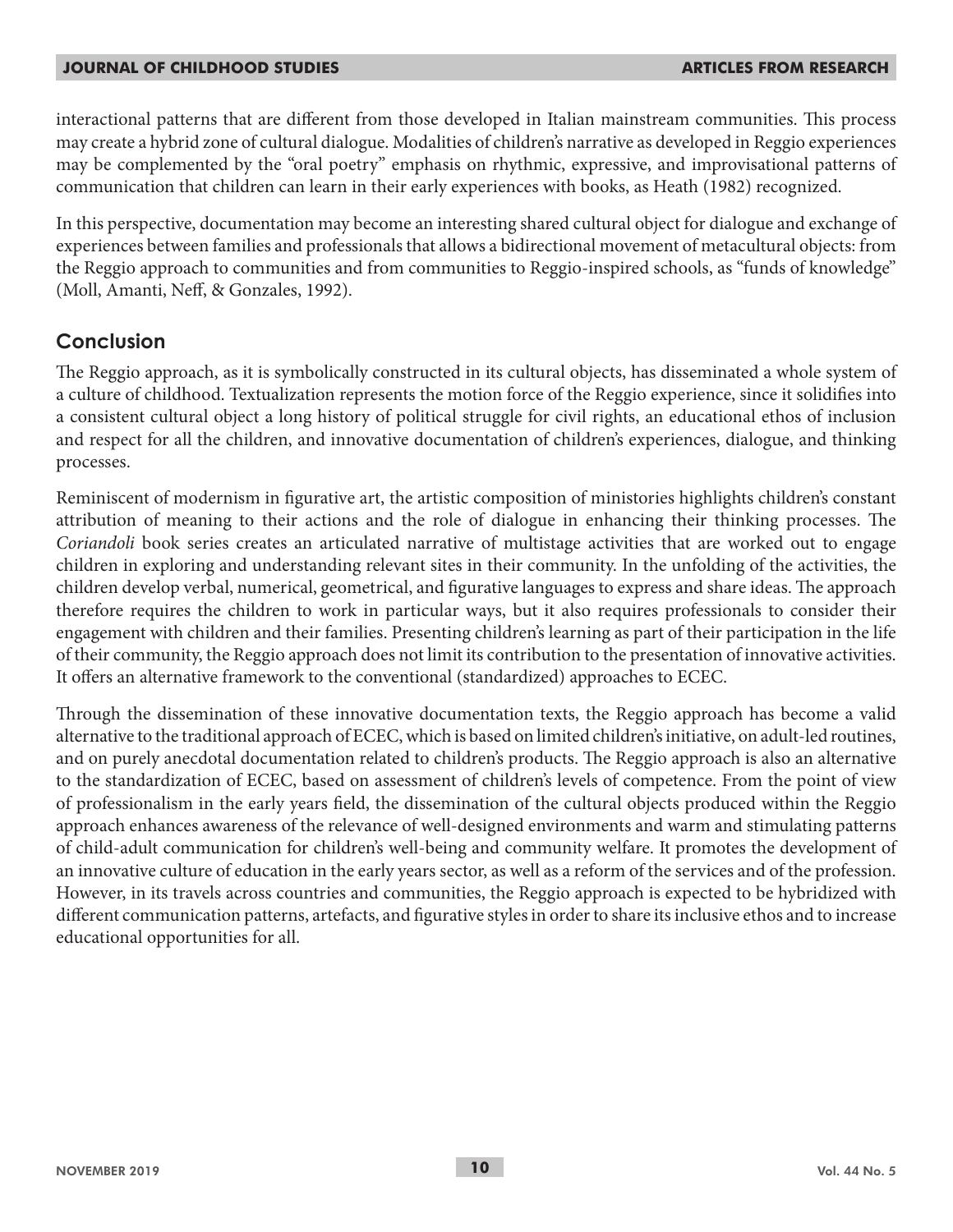### **References**

Campbell-Barr, V., & Leeson, C. (2016). *Quality and leadership in the early years*. London, UK: SAGE.

- Daston, L. (2008). Introduction. In L. Daston (Ed.), *Things that talk: Object lesson from art and science* (pp. 1–24) Cambridge, MA: ZoneBooks.
- Fasano, M. (2008). *Not just any place* [DVD]. Reggio Emilia, Italy: Reggio Children.
- Fortunati, A. (Ed.). (2015). *Rapporto di monitoraggio del piano nidi* [*progress report on ECEC*]. Sponsored by the Italian Government Department of Policies for Families, The National Centre of Documentation on Childhood and Adolescence, and the Istituto degli Innocenti. Retrieved from https://www.minori.gov.it/it/minori/rapporto-di-monitoraggio-del-piano-nidi-al-31-dicembre-2015-0
- Fuller, B. (2007). *Standardized childhood: The political and cultural struggle over early education*. Palo Alto, CA: Stanford University Press.
- Goldenberg, C., & Gallimore, R. (1995). Immigrant Latino parents' values and beliefs about their children's education: Continuities and discontinuities across cultures and generations. In P. Pintrich & M. Maehr (Eds.), *Advances in motivation and achievement* (Volume 9; pp. 183–227). Greenwich, CT: JAI Press.
- Heath, S. B. (1982). What no bedtime story means. Narrative skills at home and at school. *Language and Society, 11*(2), 49–76. https:// doi.org/10.1017/S0047404500009039
- Jensen, J. J. (2016). The Danish pedagogue education. In M. Vandenbroeck, M. Urban, & J. Peeters (Eds.), *Pathways to professionalism in early childhood education and care* (pp. 15–28). Oxon, UK: Routledge.
- McCoy, D., Yoshikawa, H., Ziol-Guest, K., Duncan, G., Schindler, H., Magnuson, K., Yang, R., Koepp, A., & Shonkoff, J. (2017). Impacts of early childhood education on medium- and long-term educational outcomes. *Educational Researcher, 46*(8), 474–487. https:// doi.org/10.3102%2F0013189X17737739
- Moll, L. C., Amanti, C., Neff, D., & Gonzalez, N. (1992). Funds of knowledge for teaching: Using a qualitative approach to connect homes and classrooms. *Theory into Practice, 31*(2), 132–141. https://doi.org/10.1080/00405849209543534
- Noddings, N. (2010). Moral education in an age of globalization. *Educational Philosophy and Theory, 42*(4), 390–396. https://doi. org/10.1111/j.1469-5812.2008.00487.x
- Noddings, N. (2012). The caring relation in teaching. *Oxford Review of Education, 38*(6), 771–781. https://doi.org/10.1080/03054985.2 012.745047
- O'Connor, M. C., & Michaels, S. (1996). Shifting participant frameworks: Orchestrating thinking practices in group discussion. In D. Hicks (Ed.), *Discourse, learning, and schooling* (pp. 63–103). Cambridge, UK: Cambridge University Press.
- Organisation for Economic Co-operation and Development. (2015). *Starting Strong III: A quality toolbox for early childhood education and care*. Paris: Author.
- Pablo Picasso Infant Toddler Centre. (2008). *We write shapes that look like a book*. Reggio Emilia, Italy: Reggio Children.
- Prendeville, B. (2000). *Realism in 20th-century painting*. London, UK: Thames & Hudson.
- Project Zero & Reggio Children (2001). *Making learning visible: Children as individual and group learners*. Reggio Emilia, Italy: Reggio Children.
- Reggio Children. (2008). Introduction. In Pablo Picasso Infant Toddler Center (Author), *We write shapes that look like a book* (pp. i-ii). Reggio Emilia, Italy: Author.
- Reggio Children. (2015). *Mosaico di grafiche, parole, materia* (A mosaic of graphics, words, and raw materials). Reggio Emilia, Italy: Author.
- Rinaldi, C. (2004). Perché a Reggio? Un dialogo tra Peter Moss e Carlina Rinaldi (Why in Reggio? A dialogue between Peter Moss and Carlina Rinaldi). *Bambini in Europa*, 2–3.